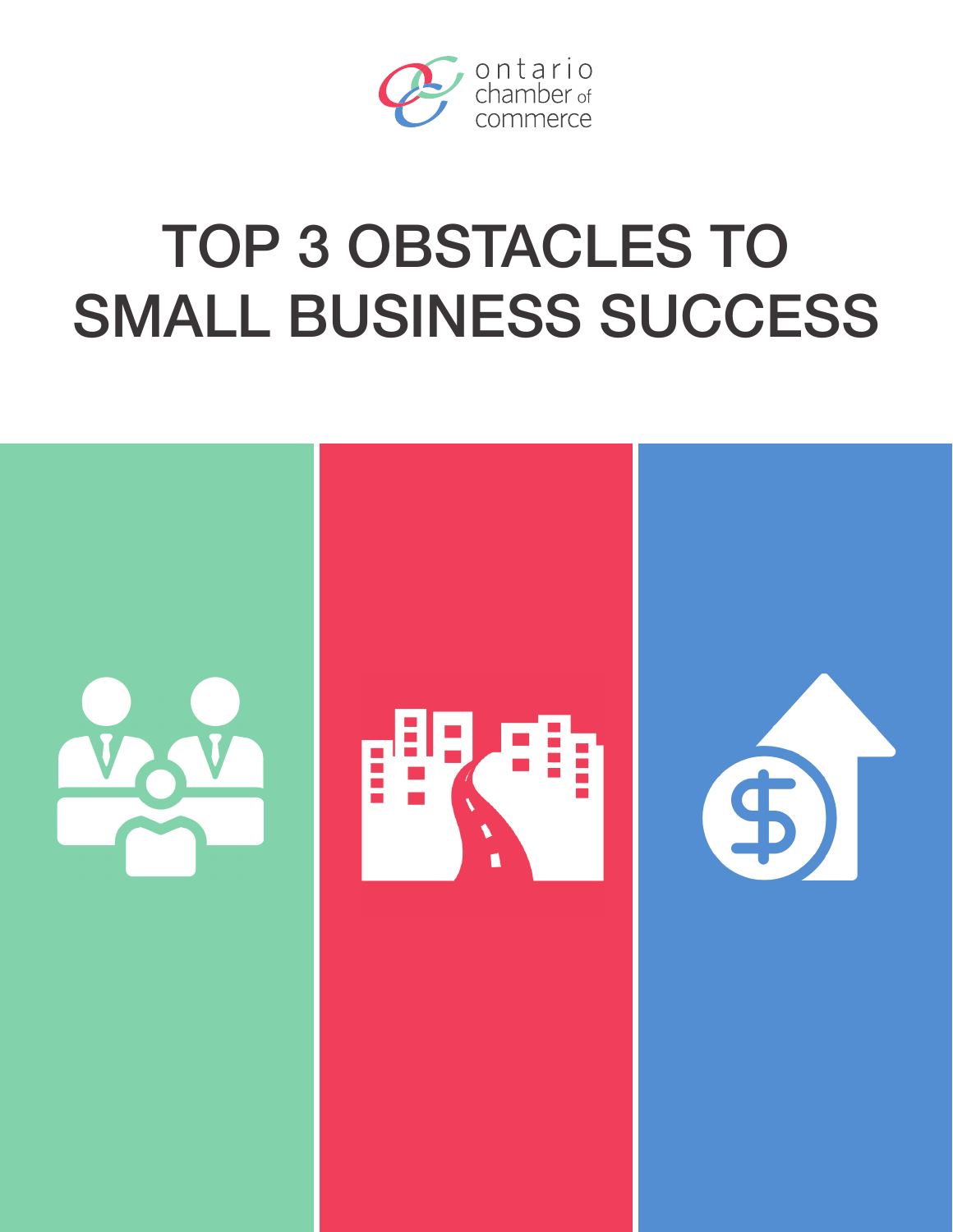## About this report

In 2016, the Ontario Chamber of Commerce (OCC), in partnership with chambers of commerce and boards of trade from across the province, is embarking on an ambitious campaign, *Small Business: Too Big to Ignore*. This campaign will highlight the important contributions of small business to our economy and communities, along with the challenges faced by small businesses – and identify solutions to overcome those challenges. The campaign will deliver a powerful policy advocacy platform for small businesses at all levels of government, championed by the chamber network.

This draft report, *The Top Three Obstacles to Small Business Success*, is a fundamental part of the *Too Big to Ignore* campaign and identifies a number of underlying challenges that are weighing on small businesses and stifling job creation.

Throughout the spring and summer of 2016, the OCC and chamber network will convene businesses from across the province to provide their input on the report, share their stories, and identify what they believe are the critical barriers to small business growth – and the solutions that will help us overcome those barriers.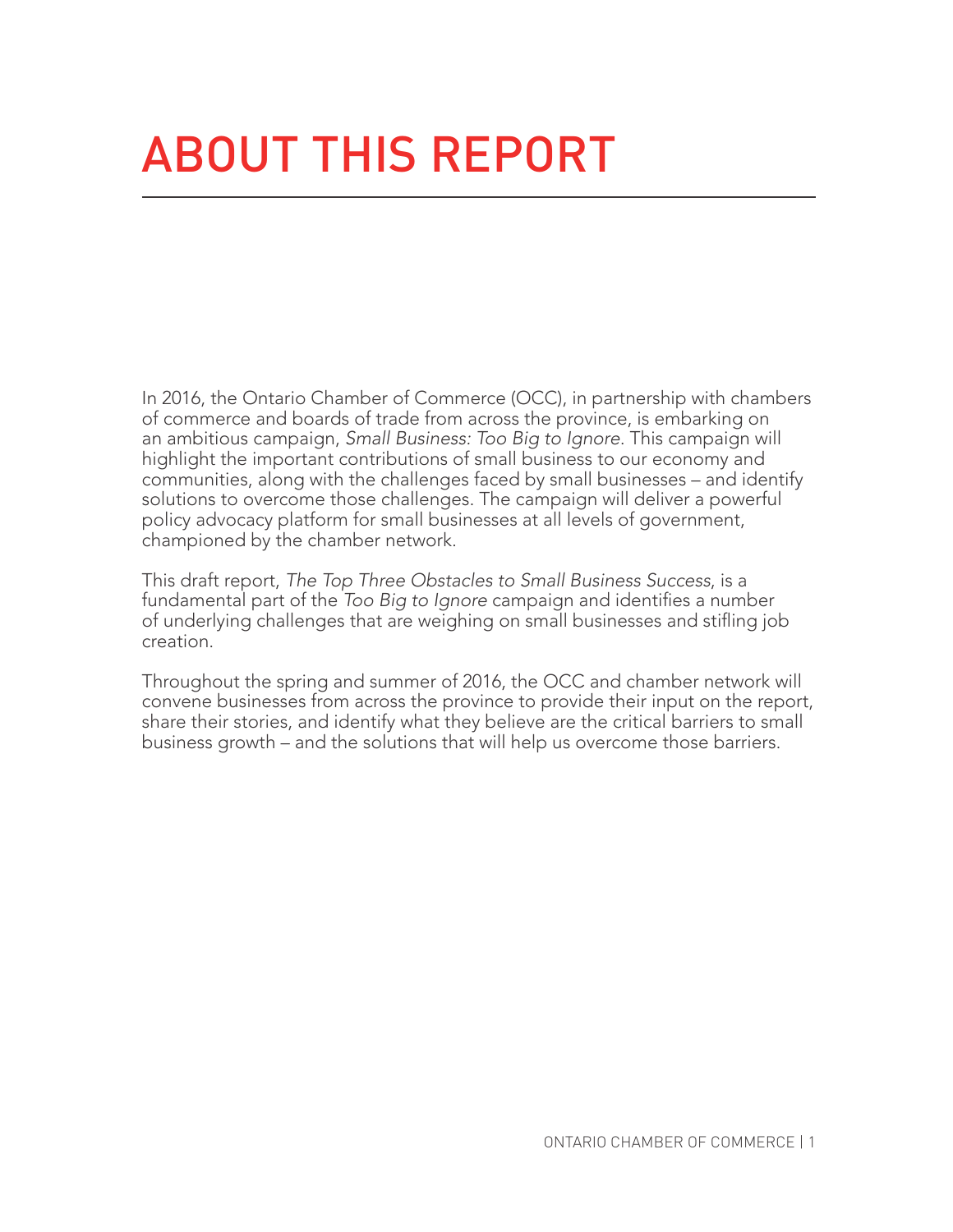### THE TOP 3 BARRIERS TO **SMALL BUSINESS SUCCESS**



Source: Statistics Canada, Labour Force Survey (LFS), 2012, and calculations by Industry Canada.

Small businesses, firms that have fewer than 100 employees, employ nearly 3 million people in Ontario. Despite the fact that small businesses also operate across all industries in the province, they face unique challenges – challenges that are inhibiting their growth.<sup>1</sup>

- 1. A Lack of Access to the Workers We Need
- 2. Key Infrastructure Gaps
- The Rising Cost of Doing Business

In this report, we examine these three obstacles and outline 10 underlying challenges facing small businesses. This report does not present an exhaustive list of challenges – rather, our aim is to provide governments with the beginning of an answer to the question, "what exactly is ailing small business?".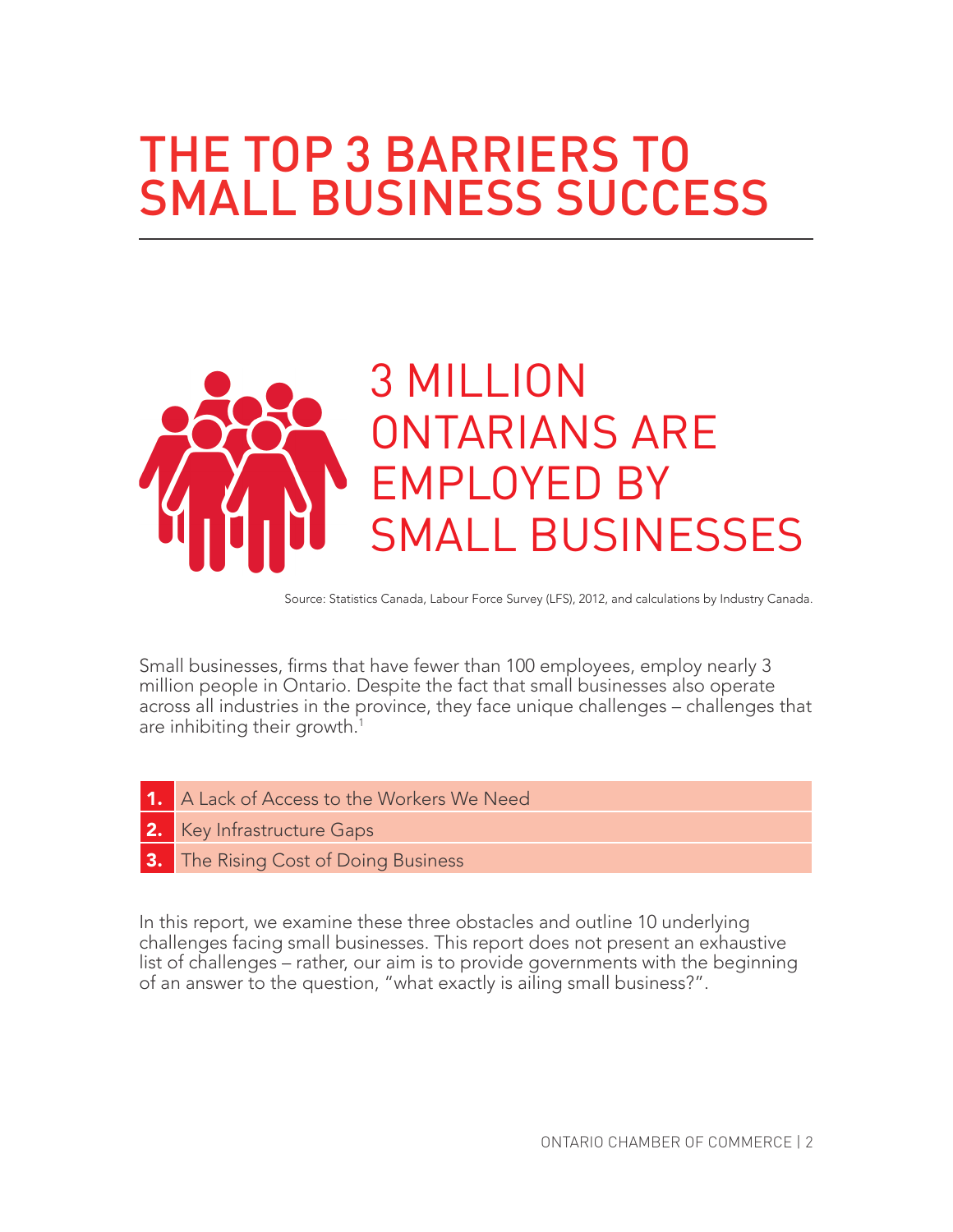

39% OF EMPLOYERS CAN'T FILL A JOB, UP FROM 28% in 2014

Source: Ontario Chamber of Commerce pre-budget surveys:January – February 2013, n = 2,059; December 2015 – January 2016, n = 853





Source: Ontario Chamber of Commerce pre-budget surveys:January – February 2013, n = 2,059; December 2015 – January 2016, n = 853

ONTARIO CHAMBER OF COMMERCE | 3

2016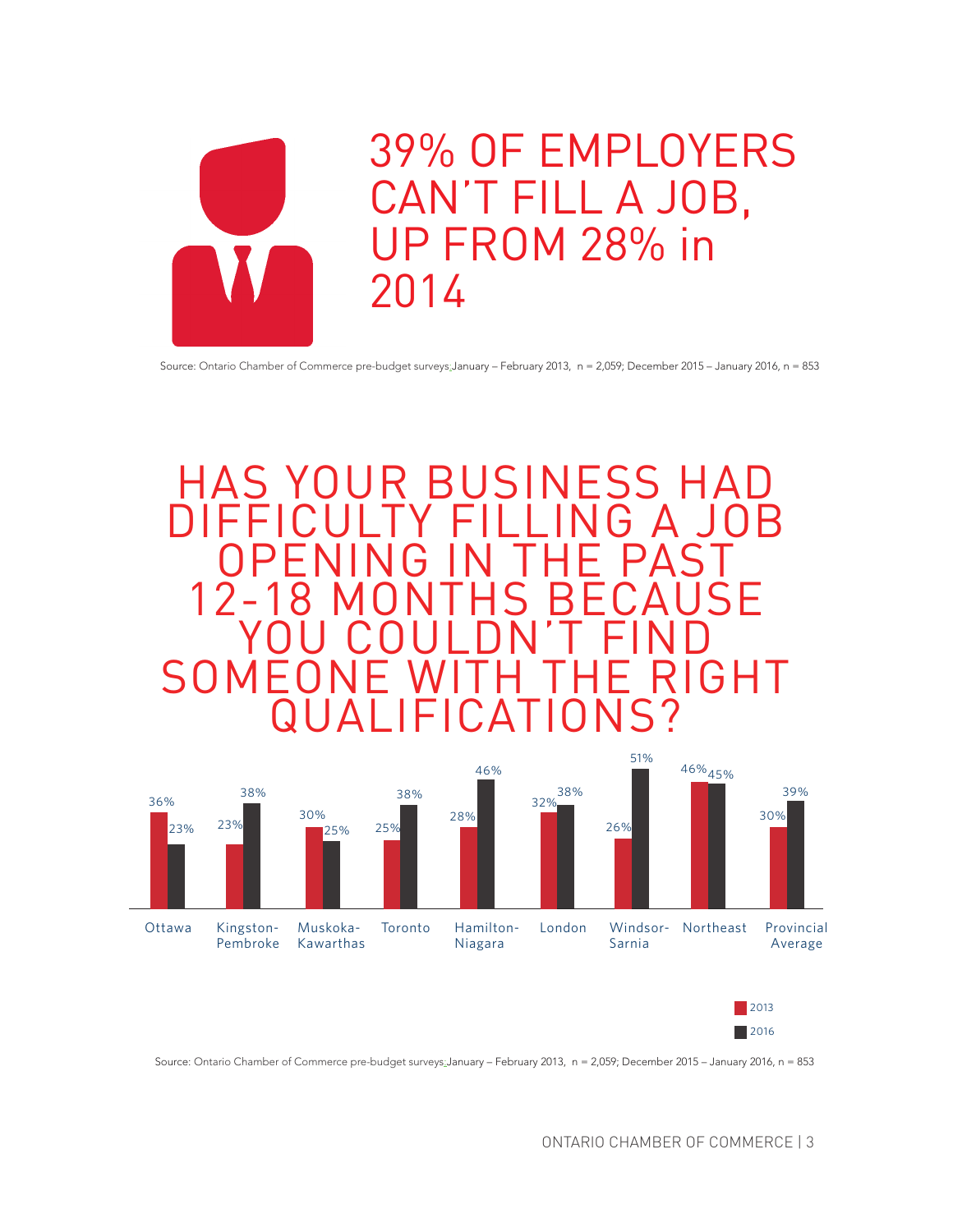### A Lack of Access to the Workers We Need

Too many employers are unable to find workers to fill jobs. In fact, 39 percent of employers have had difficulty filling a job opening over the past year and a half (an increase of 11 percentage points since 2014), because they could not find someone with the right qualifications.<sup>2</sup> This gap is felt most strongly in sectors like manufacturing, transportation/infrastructure, and health care and is hurting these businesses' ability to grow. A number of current or pending public policies are contributing to the skills gap.

Ontario's skills gap is exacerbated by the province's disproportionately high journeyperson-to-apprentice ratios.<sup>3</sup> While the recent recommendations of the Dean Review regarding the Ontario College of Trades are encouraging, more work remains. High ratios are forcing many employers to lay off apprentices and leave apprenticeship positions vacant, since they cannot afford to hire additional journeypersons.

Ontario's employment standards are poised for substantial reform – a result of the Government of Ontario's Changing Workplaces Review. Some groups are pushing government to implement structural barriers to contractual employment – including the introduction of a reverse onus classification system where a worker must be presumed to be an employee unless the employer demonstrates otherwise. This kind of change would throw up particular barriers for employers seeking to address short-term labour needs.

The federal government has pledged to cap the amount that employees can claim through stock option deductions. This would negatively impact Canada's startup ecosystem, as startup companies would face more difficulty recruiting employees. This is particularly worrying for startups in the Information and Communications Technology sectors, 56 percent of whom say they are facing difficulty filling a job because they cannot find someone with the right qualifications.<sup>4</sup>

Onerous rules in Canada's immigration programs deter small businesses from using them. Nowhere is this more apparent than the Temporary Foreign Worker Program, whose current rules create costs, delays, and red tape for businesses. The Labour Market Impact Assessment mechanism of the Temporary Foreign Worker program, which imposes restrictions on employers' ability to access international talent, are badly in need of reform.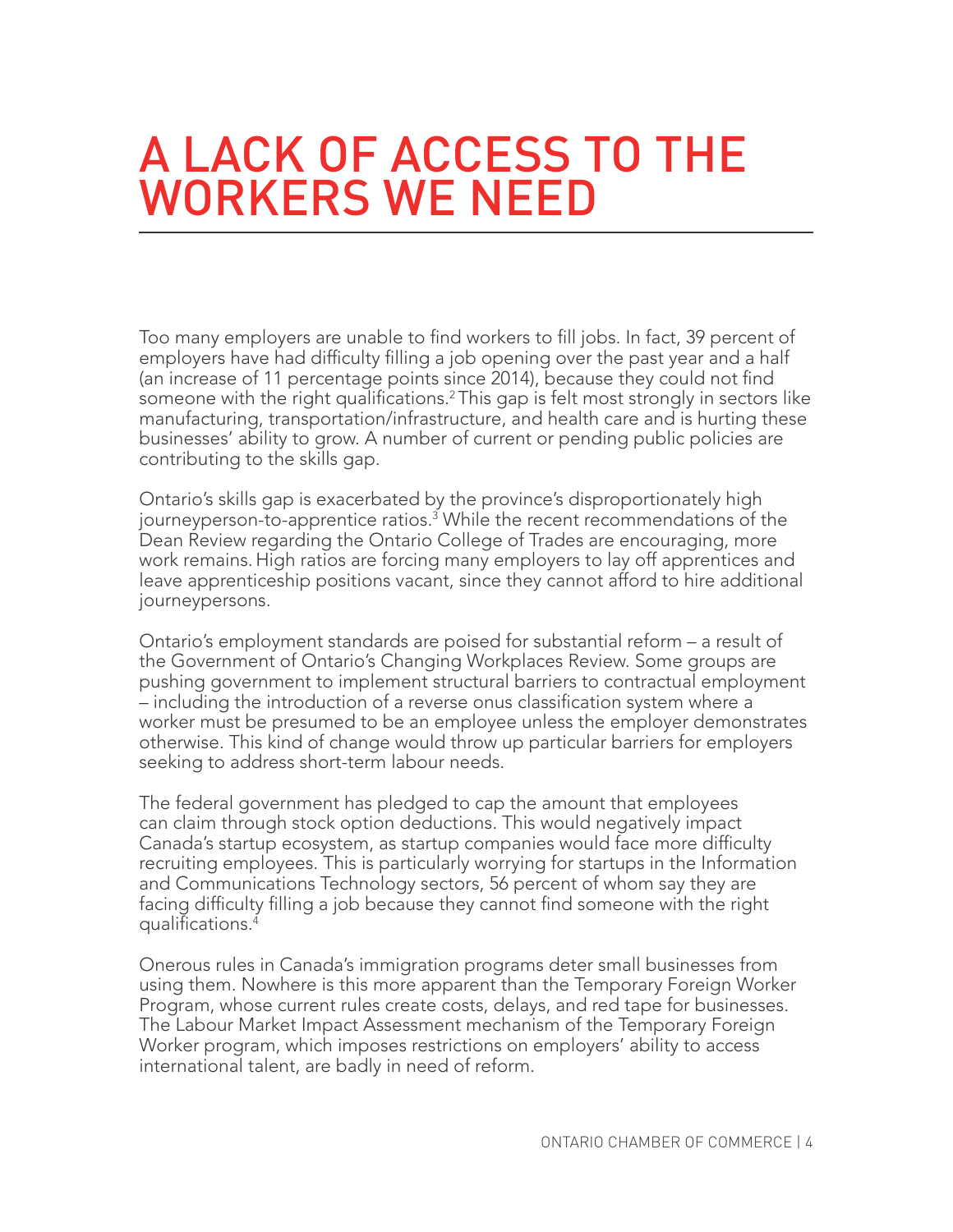

Source: Rural Ontario Municipal Association, 2015. http://www. roma.on.ca/ROMA-Docs/Reports/2015/A-Voice-for-Rural-andNorthern-Ontario-2015-RPT.aspx

ONTARIO CHAMBER OF COMMERCE | 5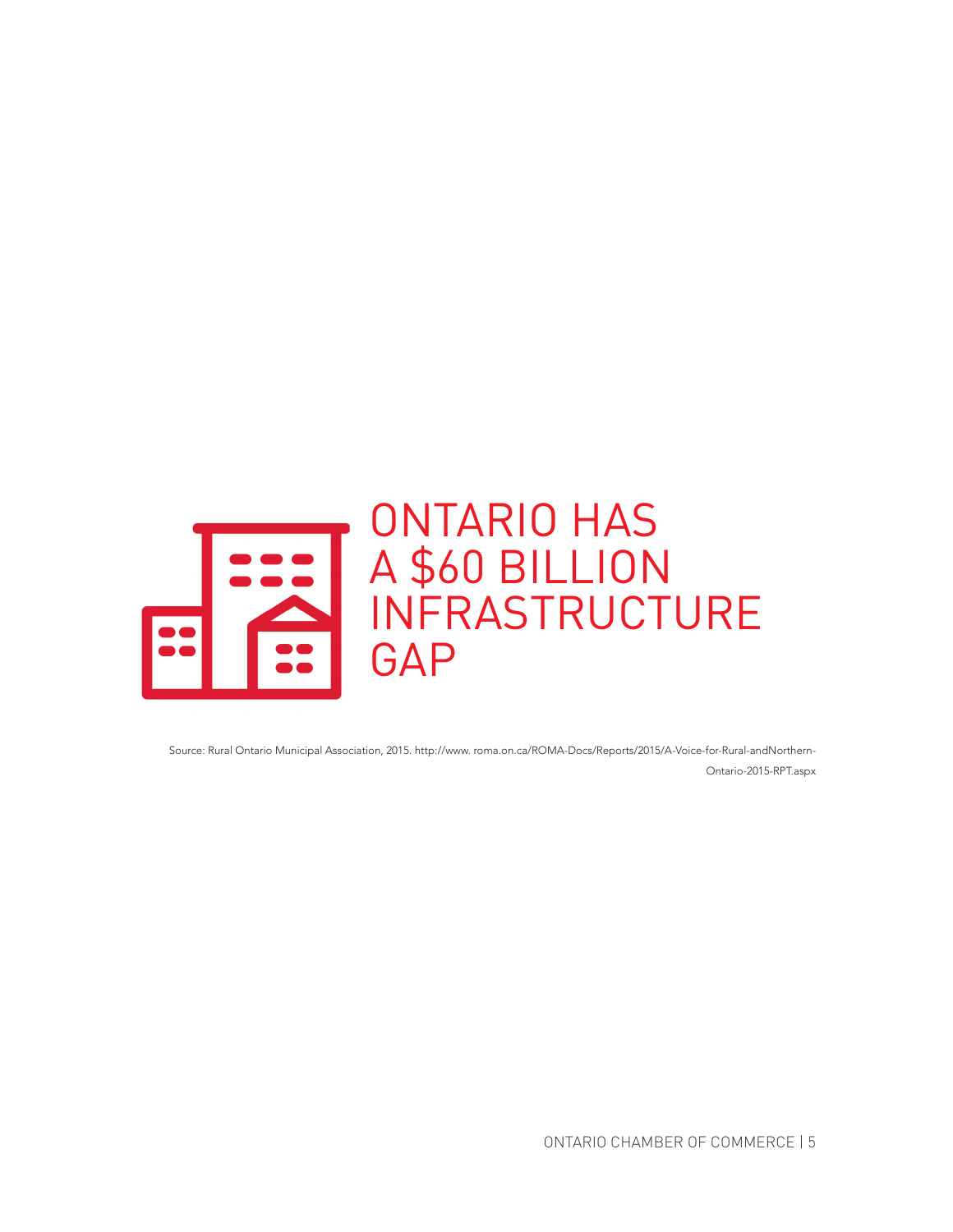### Key Infrastructure Gaps

Ontario's estimated \$60 billion infrastructure funding gap is delaying economic recovery in all parts of the province. Approximately half of the infrastructure gap is accounted for by road and bridge assets, the repair of which is particularly costly for rural and northern communities in particular.<sup>5</sup> Insufficient infrastructure congests our roads, creates delays, and impacts quality of life – addressing the infrastructure gap is a top priority for small businesses.

Inadequate access to high-speed, broadband internet is compromising the ability of communities across Ontario to attract and retain businesses. Broadband is internet service that is always on (as opposed to dial-up, where a connection must be made each time) and offers higher speeds than dial-up service. Canada ranks 33rd in the world when it comes to available speed, and its broadband shortcomings are weighing on the ability of suburban and rural small businesses to compete.<sup>6</sup>

Far too great a proportion of public infrastructure funds are spent inefficiently. It is critical that the government invest in trade-enabling infrastructure, including roads, bridges, rail and ports. Further, Ontario businesses are underserved by federal infrastructure funds. The previous federal government allocated only \$2.72 billion worth of New Building Canada funds, and just over \$3.874 billion in federal gas tax funding, to Ontario municipalities from 2014 to 2019.<sup>7</sup> While the new government has committed to increasing total infrastructure spending, it is not clear that these funds will be spent in a manner that will benefit Ontario businesses.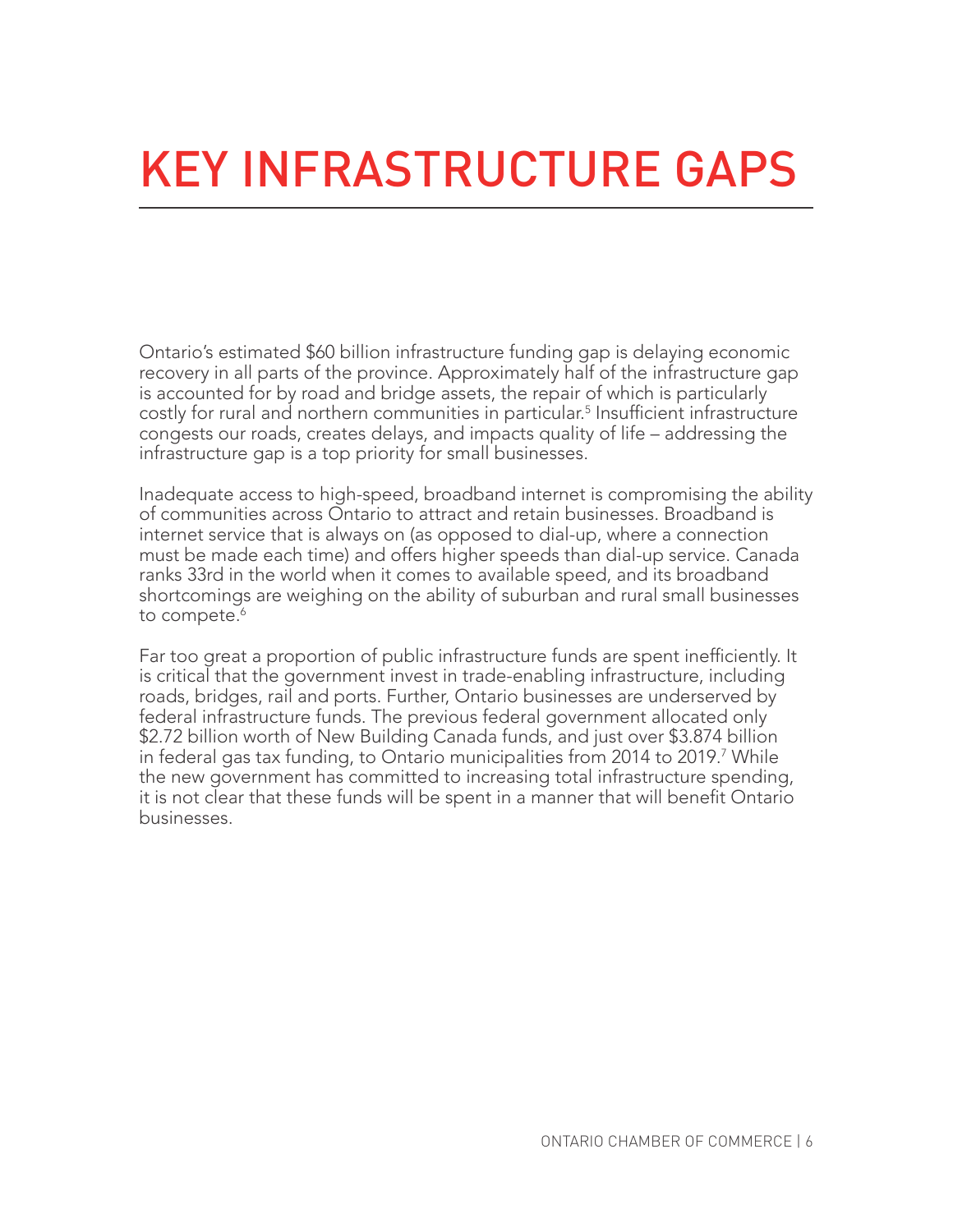

Source: Ontario Energy Board, OEB Sets New Summer Electricity Prices for Households and Small Businesses, 2016.



Source: Ontario Chamber of Commerce, 2016. http://www.occ.ca/media-release/ontario-chamber-of-commerce-calls-on-government-tosupport-employer-transition-to-the-orpp/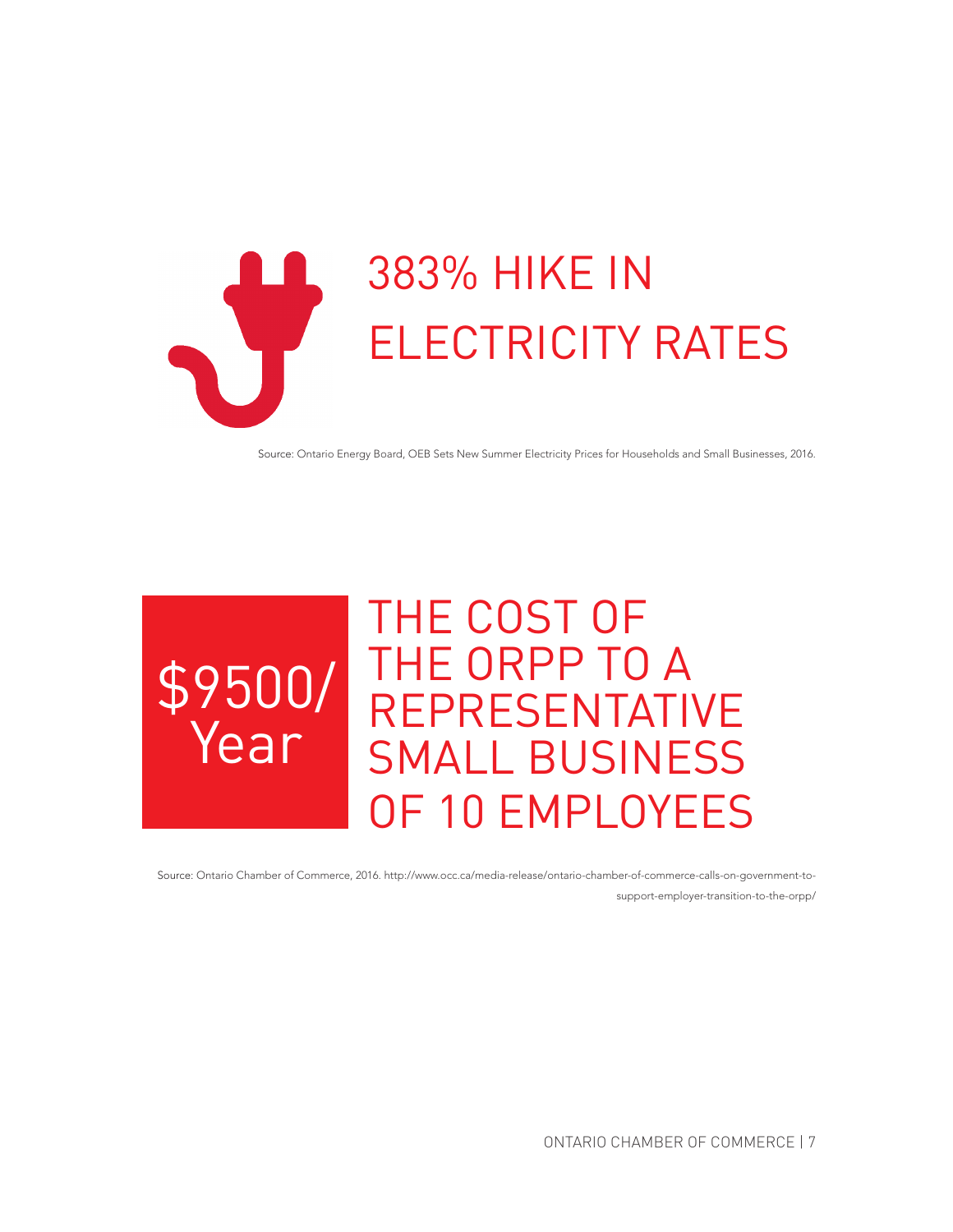#### The Rising Cost of Doing **BUSINESS**

Rising input costs and new public policy initiatives are contributing to the cost of doing business in Ontario.

Since 2004, electricity prices in Ontario have grown from a flat rate of 4.7 cents a kilowatt hour, to the 18 cents a kwh at peak times.<sup>8</sup> That is an increase of 383 percent. OCC survey results show that one in twenty businesses in the province expect to close their doors in the next five years due to rising electricity prices. In addition, 38 percent will see their bottom line shrink, with the cost of electricity delaying or canceling investment in the years to come. $\mathrm{^9}$ 

The Ontario Retirement Pension Plan (ORPP), which will see some businesses begin to make contributions in 2018, will require employers to contribute 1.9 percent of their employees' salary to the plan. OCC analysis indicates that small business owners with 10 employees will see their costs rise by \$9500 under the plan.10

The new cap and trade system, while laudable in its aim to reduce greenhouse gas emissions, will impose new costs on consumers and businesses. The system is expected to raise the costs of gasoline prices by 4.3 cents a litre and increase home heating costs by \$5 a month.<sup>11</sup>

Ontario has the highest property taxes in the country.12 This is in part driven by dramatic increases in municipal emergency costs (partially the result of a broken interest arbitration system), including police and firefighter costs. In fact, in 2011, Ontarians spent \$320 per capita on policing, \$35 more than Albertans, \$56 more than British Columbians, and \$24 more than Quebecers.<sup>13</sup>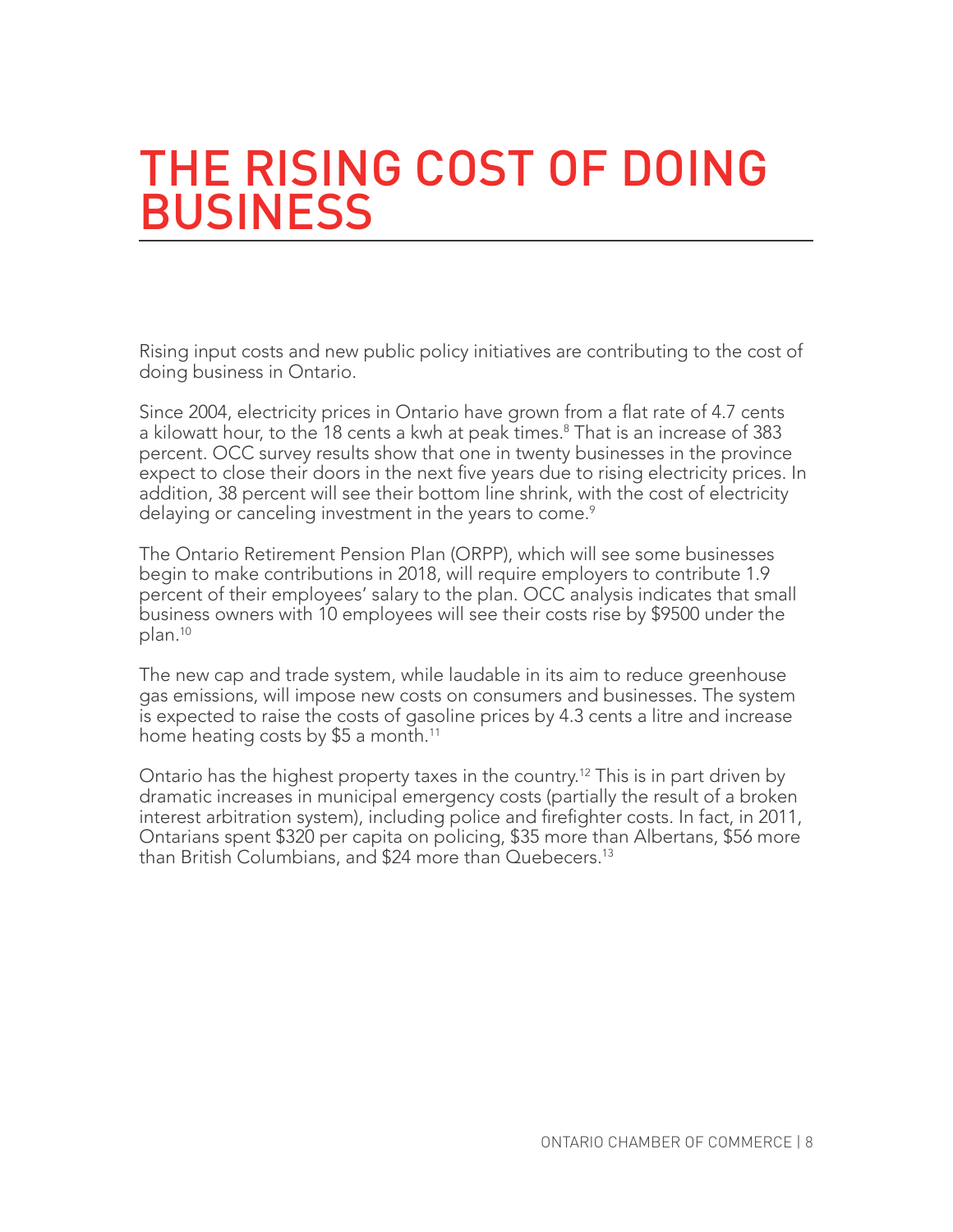### **CONCLUSION**

We ask you the reader, having now read this draft report, to consider the following questions:

- Are the challenges identified in this report the most significant to small businesses?
- What are the solutions to these challenges?
- How do we work together, as a business community, to ensure government responds to these challenges?

Over the course of the coming months, chambers of commerce and boards of trade will engage their members in discussions and pose these same questions in an effort to align on priorities for the small business community.

During Small Business Week 2016, set to occur from October 16 – 22, 2016, the OCC will release a final report that incorporates the feedback from local businesses across the province. The report will present a series of recommendations designed to adddress barriers to small business growth.